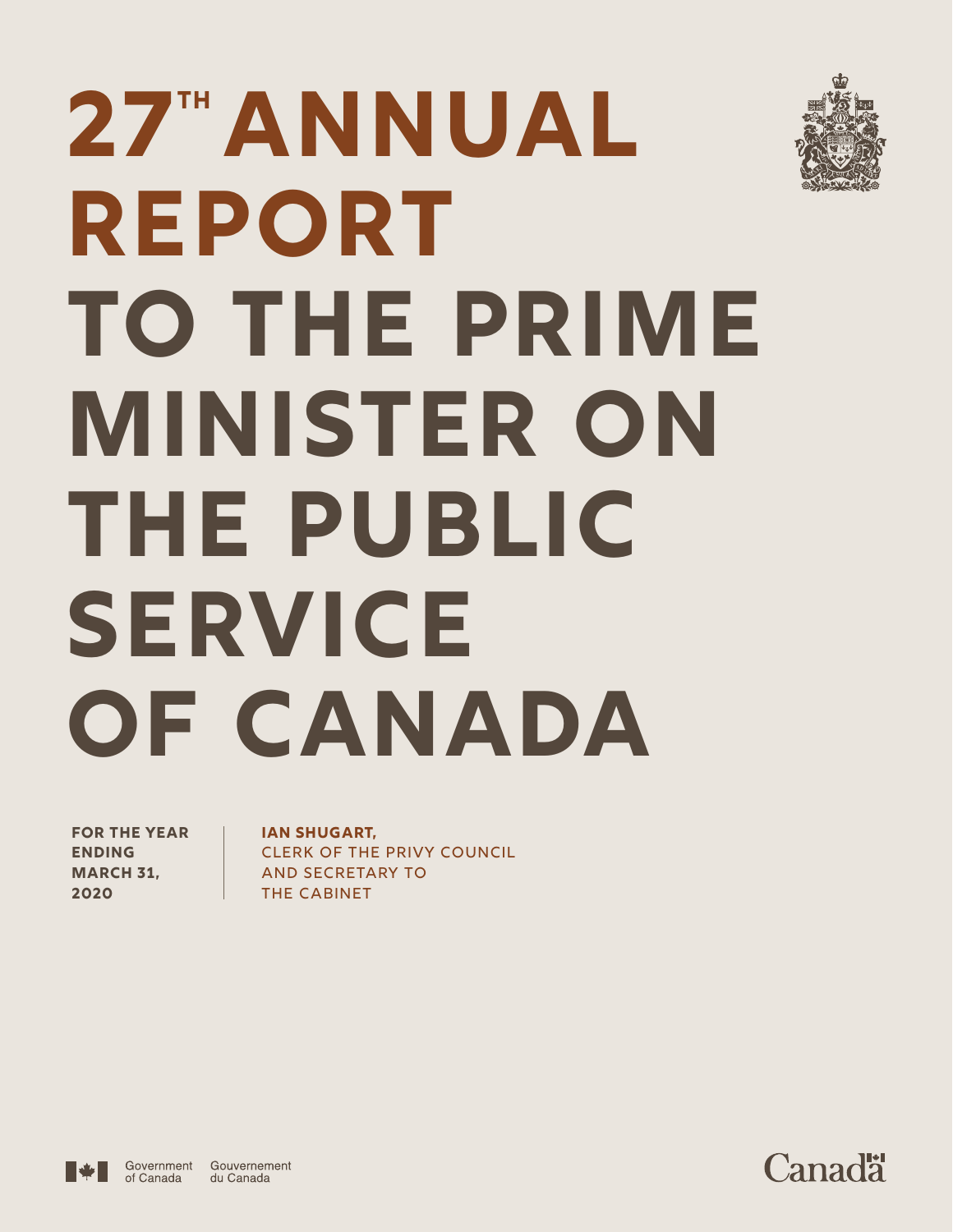# **TABLE of contentS**

**LETTER TO THE PRIME MINISTER**

#### P. 1

**ANNEX: GROWTH OF INNOVATIVE AND INCLUSIVE MINDSETS**

#### P. 5

**ANNEX: KEY DATA**

#### P. 7

©Her Majesty the Queen in Right of Canada (2020)

All rights reserved

All requests for permission to reproduce this document or any part thereof shall be addressed to the Privy Council Office.

Cette publication est également disponible en français : 27e Rapport annuel au Premier ministre sur la fonction publique du Canada

CP1-1E-PDF ISSN 1193-7637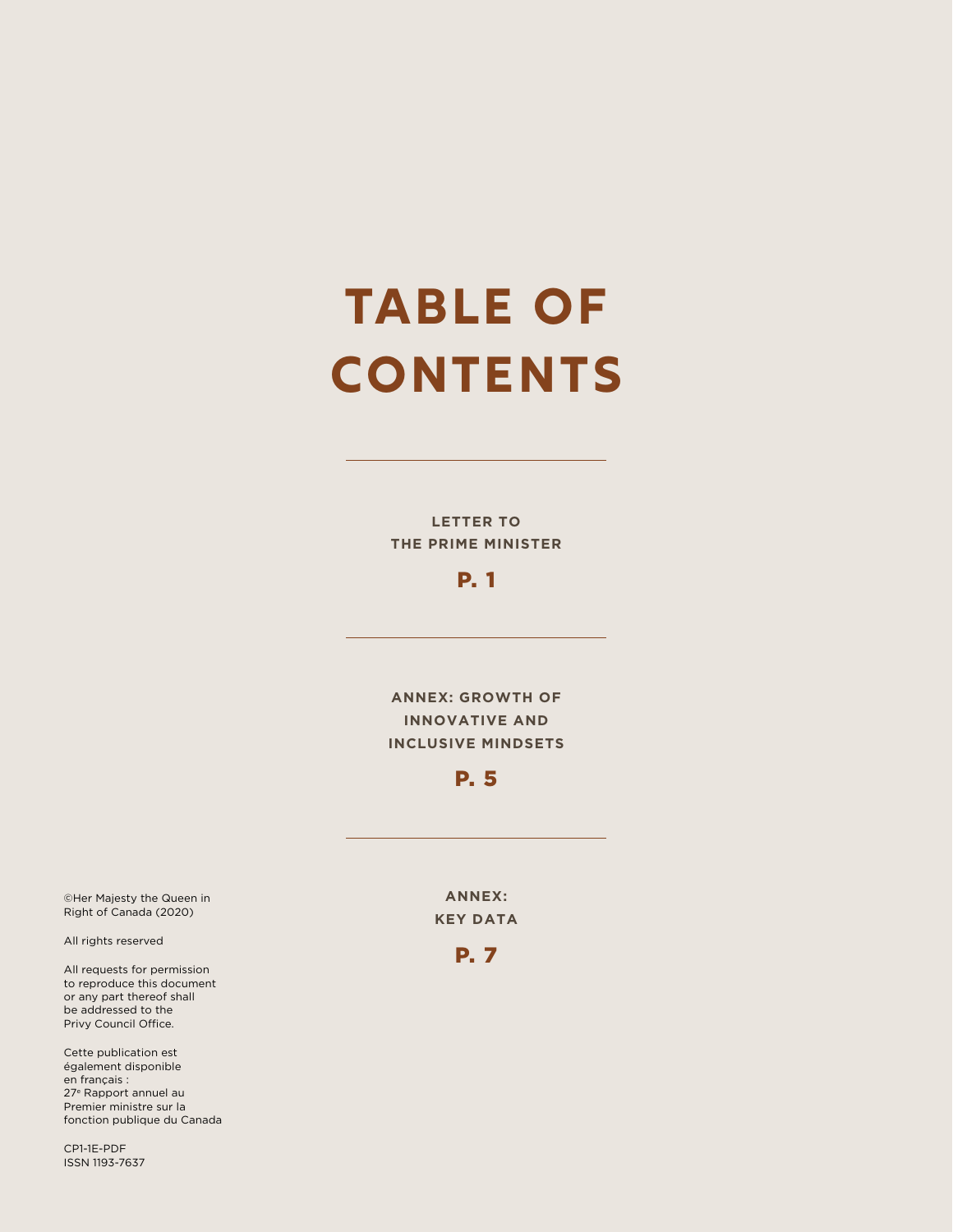Clerk of the Privy Council and Secretary to the Cabinet



Greffier du Conseil privé et Secrétaire du Cabinet

Ottawa, Canada K1A 0A3

July 21, 2020

Dear Prime Minister:

I am submitting this letter to you as the *Twenty-Seventh Annual Report to the Prime Minister on the Public Service of Canada*, covering the period from April 1, 2019, to March 31, 2020.

I am delivering this report in a time of significant global uncertainty. Certainty can, however, be found in the Public Service's commitment to draw on all its creativity and resourcefulness to implement Government plans aimed at protecting and supporting Canadians through this challenging time.

As I write this letter, public servants are working together with governments across Canada and around the world to limit the spread of the coronavirus and to minimize the health, economic, and social impacts of this rapidly evolving global health crisis. It also comes at a time when recent events have exposed the racism that is a lived reality for Black people and other racialized groups, and Indigenous peoples in Canada. With this has brought a heightened sense of urgency to address the systemic racism that exists in our society and institutions.

In responding to the pandemic, the focus has been on delivering support as quickly as possible. There is risk inherent in this approach. Years from now, we may learn that we did not attain perfection. Right now, we are accepting a measure of risk in order to deliver on what needs to be done. Agility is our mindset: as this global pandemic quickly evolves, so too will our response.

The work of the Public Service in supporting the Government's response to COVID-19 has been extensive. A partial list of that work would include implementing public health preparedness and response measures based on the latest science and the evolving situation; delivering a range of supports to citizens and businesses that are facing hardship; working on developing vaccines, treatments and diagnostic tests; and providing updated guidance to travellers. Much of this work is being done across multiple organizations and in partnership with provincial and territorial counterparts.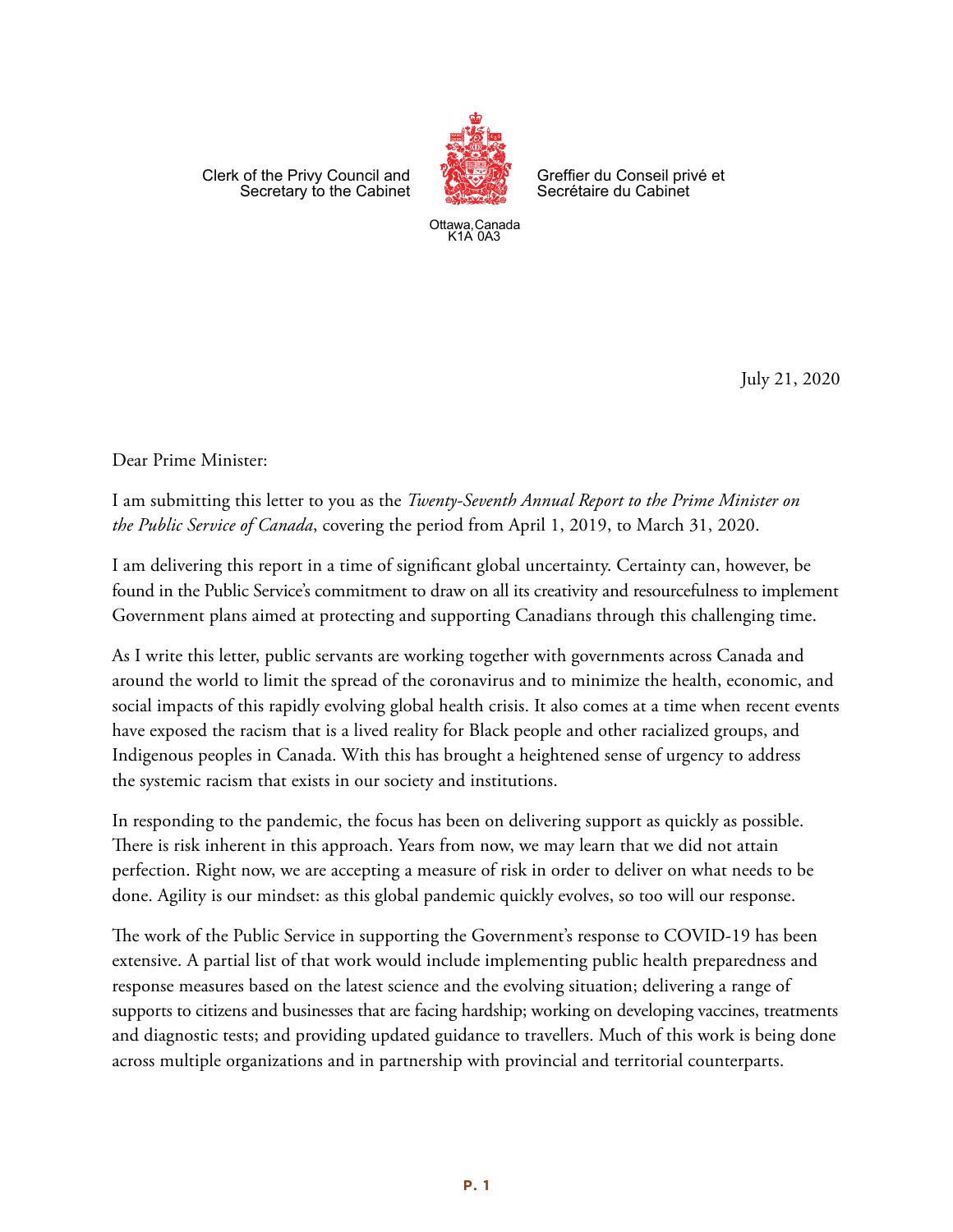Many public servants are enabling this critical work. We are developing information technology infrastructure to enable programs and services for Canadians and equipping public servants who are now working remotely. Working with bargaining agents, Public Service leaders are providing guidance on work arrangements while also ensuring the availability of mental health supports.

As I reflect back on our work pre-pandemic, I am mindful of the actions taken by public servants that demonstrate our commitment to Canadians and the institutions of government.

In the fall of this past year, the Public Service supported the federal election and the government transition. Security agencies played an important role with their use of innovative analytical tools to detect and identify threats during the election.

Leading up to the 2019 federal election, the Critical Election Incident Public Protocol was put in place to defend Canadian democracy, further strengthen our electoral system, and establish a clear and impartial process for informing Canadians of a threat to the integrity of the election. An independent public report is being developed to assess how the protocol was implemented and how effectively it addressed threats to the 2019 federal election.

Public servants were at the ready when Canadians were confronted with a range of challenges this year, including flooding, wildfires, a hurricane, and snowstorms. We also worked across departments and agencies to support the Government in reaching out to the families and loved ones of victims on Ukraine International Airlines Flight PS752.

Today's capacity to deliver has been achieved in large part due to the actions public servants have taken over the years to help renew our organizations. Individuals and teams have been particularly active in leading efforts to modernize approaches to how we work. We have seen this come to life in many ways, including a greater awareness of the importance of mental health, advancement of workplace accessibility, adoption of new GCcoworking workspaces, and a growing number of organizations launching Positive Space initiatives to help foster safe workplaces for LGBTQ2 employees.

Increasing diversity and nurturing deeper inclusion across the Public Service is a top priority; it is part of our core business. Organizations are convening diversity and inclusion networks that include women, Indigenous peoples, persons with disabilities, members of racialized groups, and the LGBTQ2 community. It is encouraging that public servants are mobilizing to embrace a greater diversity of voices and make their workplaces ones where everyone's contributions are valued, but there is more work to do.

As leaders we must both self-reflect and take bold action to ensure we are an institution that is reflective of the Canadians we serve, one in which all individuals have an opportunity to realize their full potential. Every action and every conversation can and should have an impact.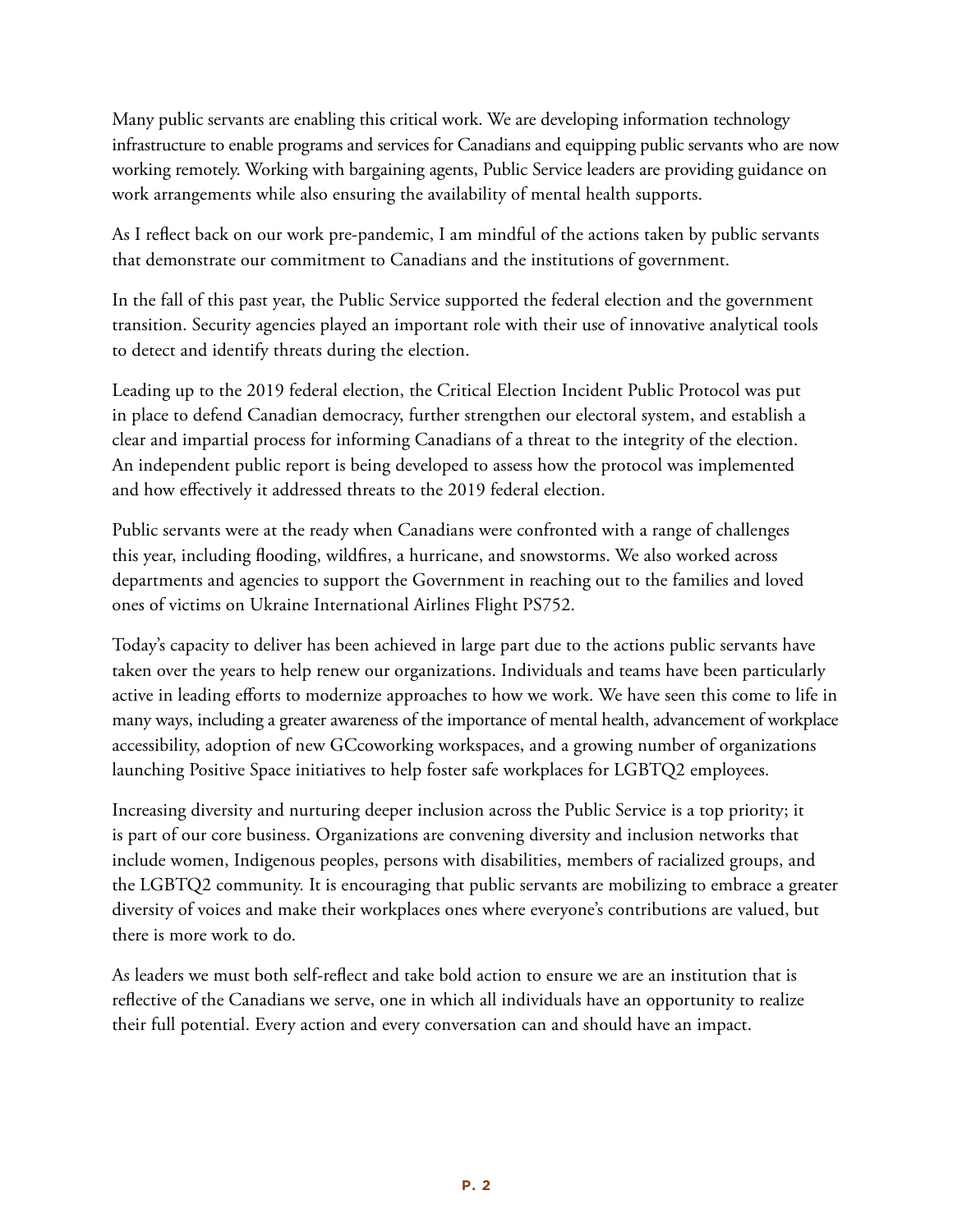Building on the energy created by public servants, in January 2019 we launched the Beyond2020 renewal framework focused on nurturing the core ingredients of innovation: greater inclusion in our decision-making, increased organizational agility, and the better equipping of public servants with the tools needed to carry out their mission.

Since then, we have seen departments and agencies customize the approach to fit their circumstances. Some departments have driven renewal directly into their executive leadership practices by setting expectations for behaviours that will best achieve outcomes. Overall, public servants are using the Beyond2020 framework as an anchor to tie existing strategies together and better focus efforts.

Who knew that we would be living out those themes—agile, inclusive, and equipped—in such an extraordinary way? During this pandemic, we are quickly moving people and resources across teams and organizations in an extremely agile manner. We are working to equip public servants with the tools—both the physical technology and the managerial and mental health supports—they need to work remotely and support decision-making by elected leaders. And right now inclusive truly means we are all in this together.

It strikes me now more than ever that connection matters. Our Public Service communities, like the National Managers' Community and the Federal Youth Network, are instrumental in creating meaningful forums to explore new ways of working. The kinship we are seeing across the Public Service, as people turn to social media and other collaborative tools to stay connected, is heartening.

The conversations on mental health that have been taking place over the years have helped create a vocabulary for us to use when checking in with each other. We are seeing these conversations translated into real results, as public servants increasingly view their organizations as doing a good job of raising awareness of mental health in the workplace.

A growing number of departments are establishing ombud offices as trusted, safe spaces where employees can discuss harassment and other workplace issues that may impact their psychological health and safety.

What is more, we regularly engage in conversations on what our organizations should look like and take the time to self-reflect. A good example of positioning ourselves to look at new ways of doing things is the Innovation Fair, which connects individuals across organizations to share leading practices and experiments in progress, and to challenge ourselves to think differently. The fair attracted over 10,000 participants at events across Canada in 2019. Its phenomenal growth over the years is one reflection of public servants' commitment to working collaboratively to find new solutions.

The steps we have taken to increase innovation and inclusion in our workplaces on an ongoing basis are serving us well as we rise to meet the challenges of this pandemic.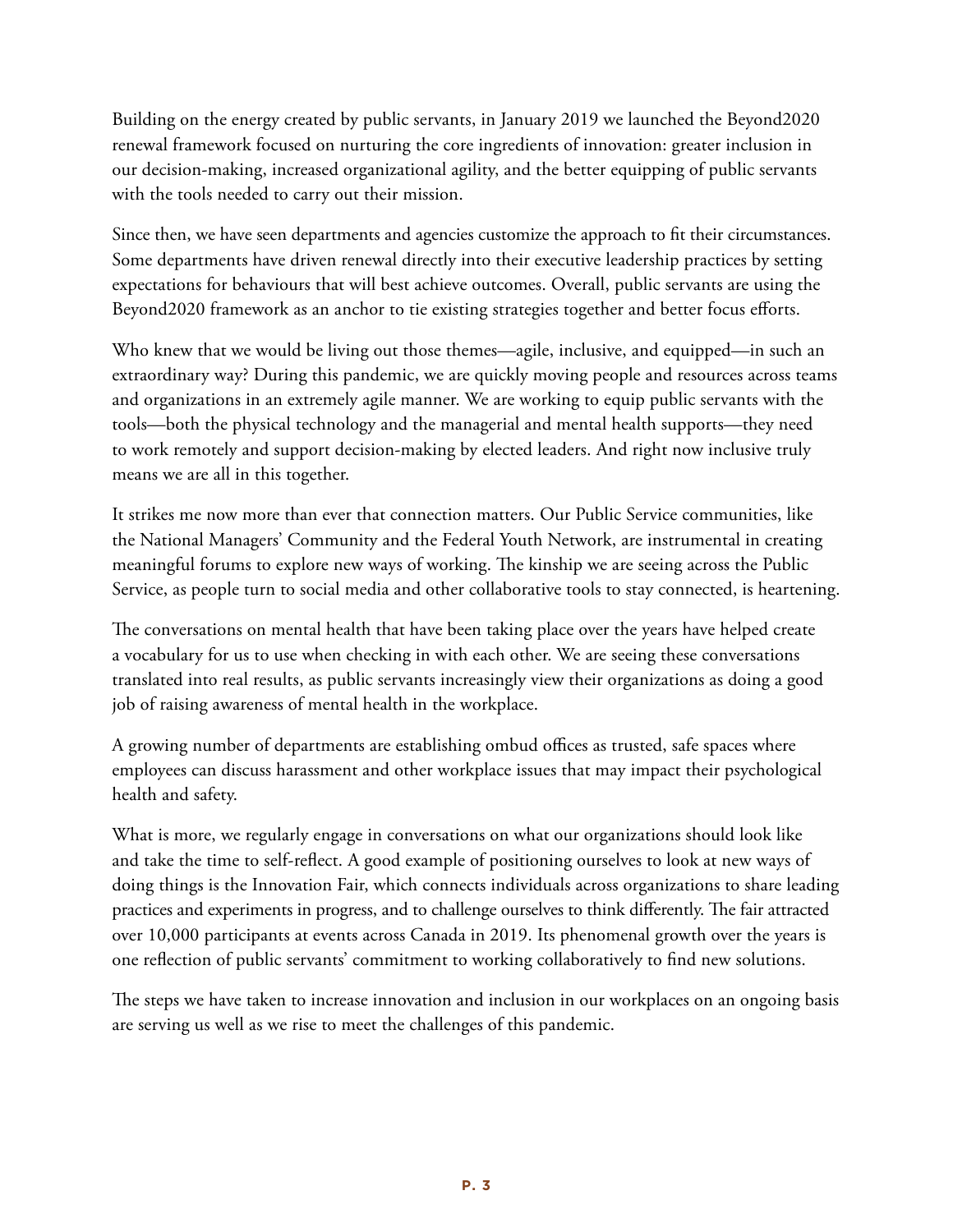In these times, our Public Service values serve as the sturdy guardrails guiding how we approach delivering supports to our fellow Canadians. This gives me confidence in the work being carried out by all public servants. Yet, it is clear that we will not get it all right; in empowering public servants to make decisions in complex circumstances, mistakes will be made. But we will learn from those mistakes and will quickly reset our practices, keeping the outcome in mind.

As we employ new approaches, some we will want to continue after the pandemic and some we will want to modify. In other cases, we will decide to return to the tried and tested ways of doing things, as we have established processes with a proven track record. This will become part of our renewal journey. While it seems like a long way off, I look forward to next year when I can talk about how we have enhanced our service to Canadians.

In closing, I would like to personally thank all public servants for their dedication in providing professional service, especially under the exceptional circumstances in which we find ourselves. I am proud to stand with them and to provide this report attesting to their resilience in pursuit of their service to Canadians.

Yours sincerely,

Ian Shugart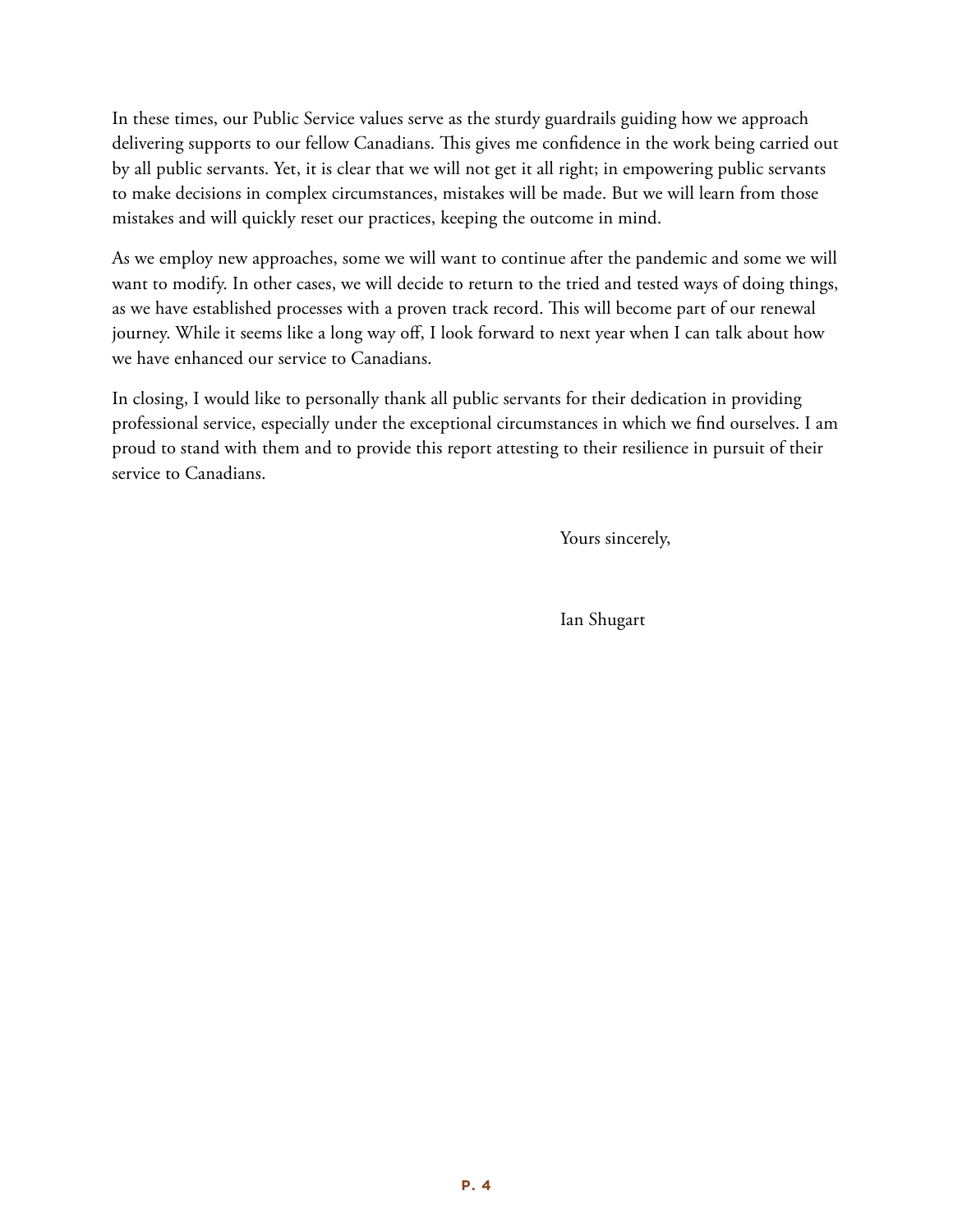### **Annex: Growth of Innovative and Inclusive Mindsets**

| <b>PUBLIC SERVICE EMPLOYEE SURVEY</b>                                                                                                     | 2014          | 2019 |
|-------------------------------------------------------------------------------------------------------------------------------------------|---------------|------|
| IN MY WORK UNIT, EVERY<br>INDIVIDUAL IS ACCEPTED<br>AS AN EQUAL MEMBER<br>OF THE TEAM                                                     | 73%           | 75%  |
| MY DEPARTMENT OR AGENCY<br>IMPLEMENTS ACTIVITIES AND<br>PRACTICES THAT SUPPORT<br>A DIVERSE WORKPLACE                                     | 79%           | 79%  |
| MY DEPARTMENT OR AGENCY<br>DOES A GOOD JOB OF RAISING<br>AWARENESS OF MENTAL HEALTH<br>IN THE WORKPLACE (QUESTION<br>FIRST ASKED IN 2017) | 67%<br>(2017) | 73%  |
| <b>I AM ENCOURAGED</b><br>TO BE INNOVATIVE<br>OR TAKE INITIATIVE<br>IN MY WORK                                                            | 63%           | 68%  |
| I FEEL I WOULD BE SUPPORTED<br>BY MY DEPARTMENT OR AGENCY<br>IF I PROPOSED A NEW IDEA<br>(QUESTION FIRST ASKED IN 2017)                   | 58%<br>(2017) | 63%  |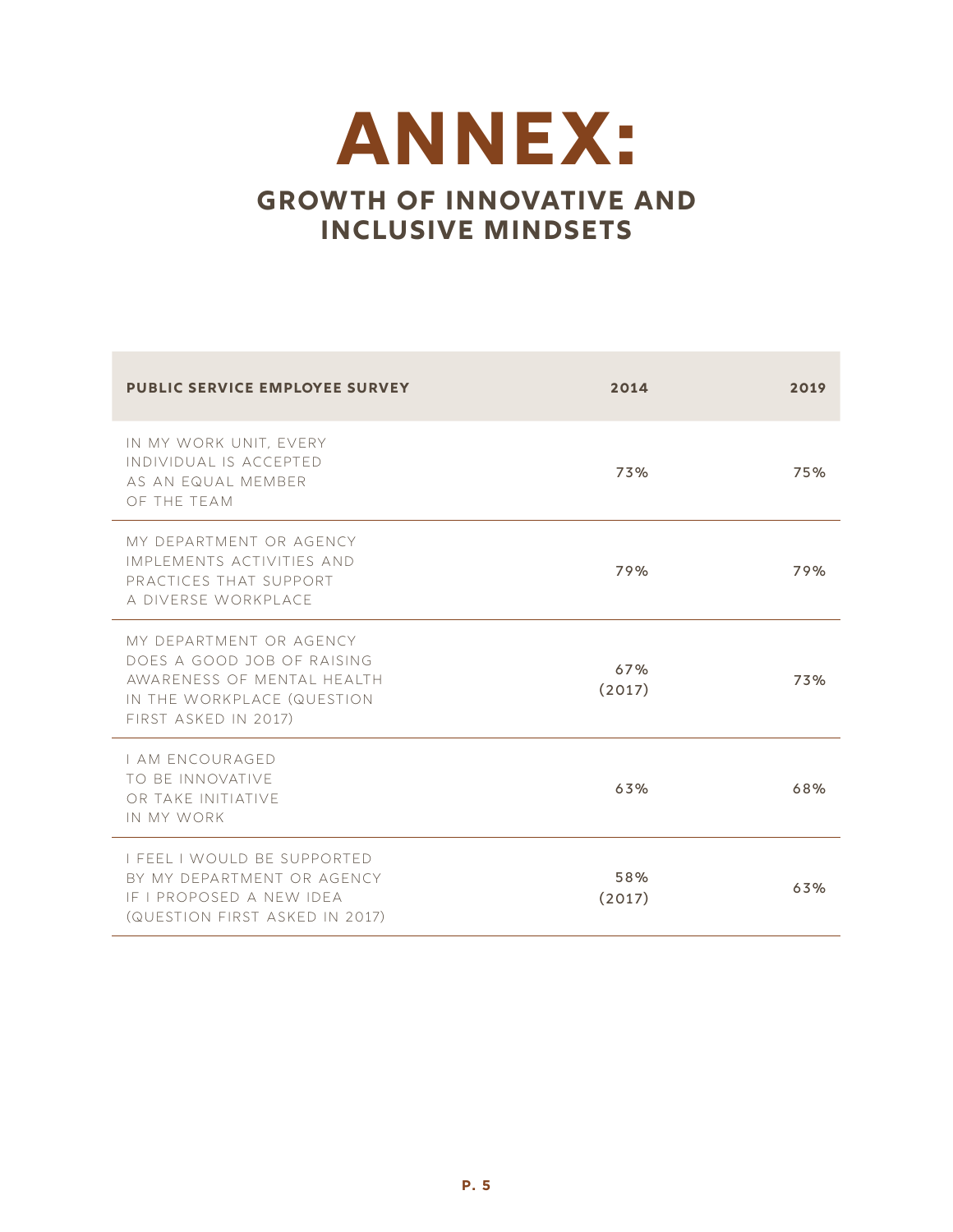## **innovation fair growth**





The Challenges model is an open-innovation approach, designed to gather ideas and solutions from a wide variety of actors, to expand the Government's problem-solving abilities. The model provides incentives (financial and non-financial) for tackling problems where solutions are not apparent, and provides awards for innovators if and when they can measurably improve on a given outcome.



The Indigenous Homes Innovation Initiative is based on a simple yet powerful idea: that the best solutions come from those who live the problem every day.

**— INDIGENOUS STEERING COMMITTEE**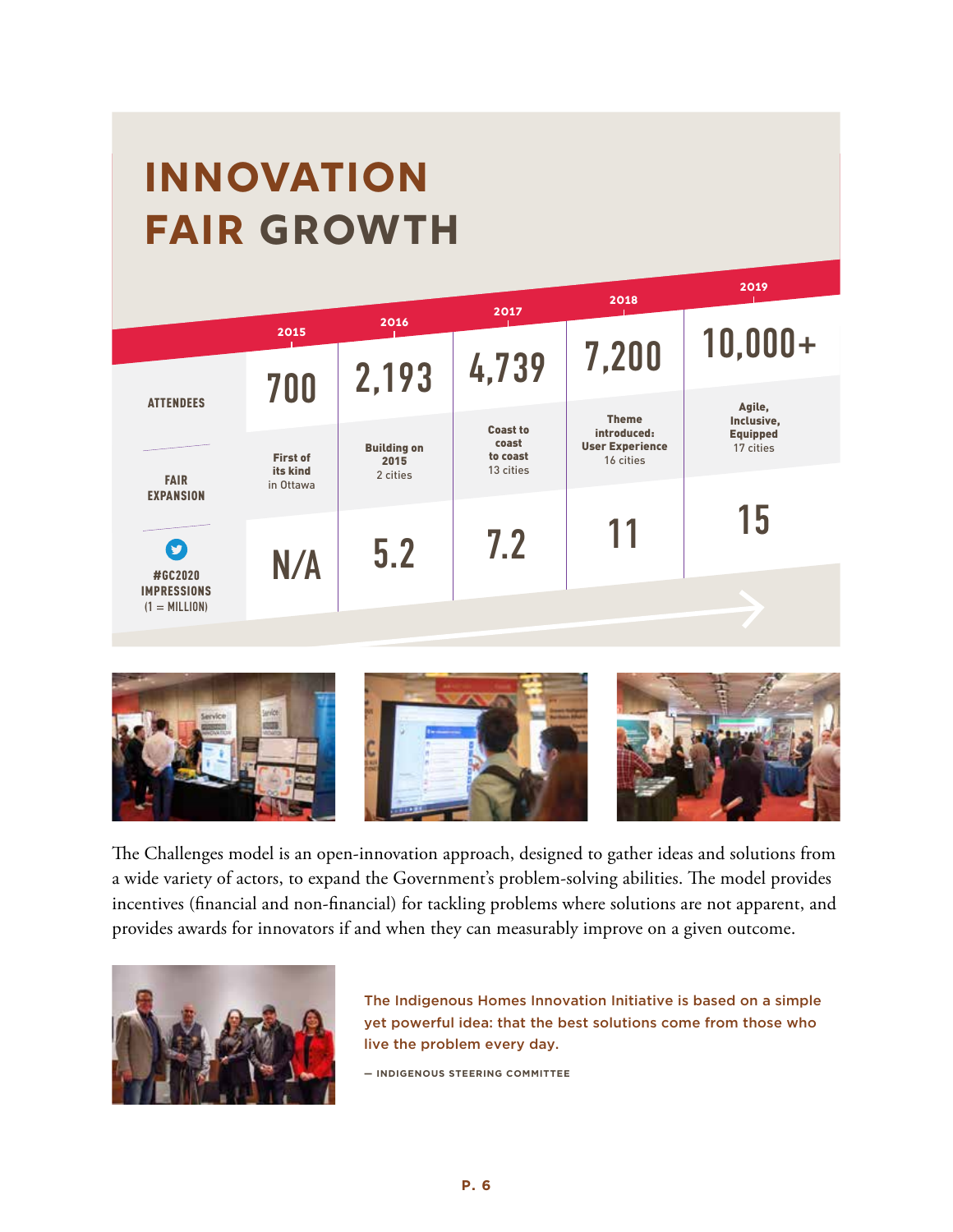

#### **Number of Employees**

| <b>NUMBER OF EMPLOYEES</b> | <b>MARCH 2018</b> | <b>MARCH 2019</b> |
|----------------------------|-------------------|-------------------|
| ALL EMPLOYEES              | 273,571           | 287,978           |
| EXECUTIVES (EX)            | 6,678             | 7,069             |
| ASSOCIATE DEPUTY MINISTERS | 47                | 45                |
| DEPUTY MINISTERS (DMs)     | 38                | 37                |

#### **EMPLOYEE TYPES<sup>2</sup>**

| <b>TENURE</b>        | <b>MARCH 2018</b> |       | <b>MARCH 2019</b> |       |  |
|----------------------|-------------------|-------|-------------------|-------|--|
| <b>INDETERMINATE</b> | 228,720           | 83.6% | 239,641           | 83.2% |  |
| <b>TERM</b>          | 28.969            | 10.6% | 31.144            | 10.8% |  |
| CASUAL               | 8,397             | 3.1%  | 8.984             | 3.1%  |  |
| <b>STUDENTS</b>      | 7,426             | 2.7%  | 8,156             | 2.8%  |  |
| UNKNOWN              | 59                | 0.0%  | 53                | 0.0%  |  |

**<sup>1</sup>** Excludes the Secretariat of the National Security and Intelligence Committee of Parliamentarians, that is five employees as of the end of March 2019.

**<sup>2</sup>** The information provided is for the Federal Public Service (that is, the Core Public Administration and separate agencies). It includes all employment tenures, active employees only (employees on leave without pay are excluded), and it is based on effective employment classification (acting appointments are included).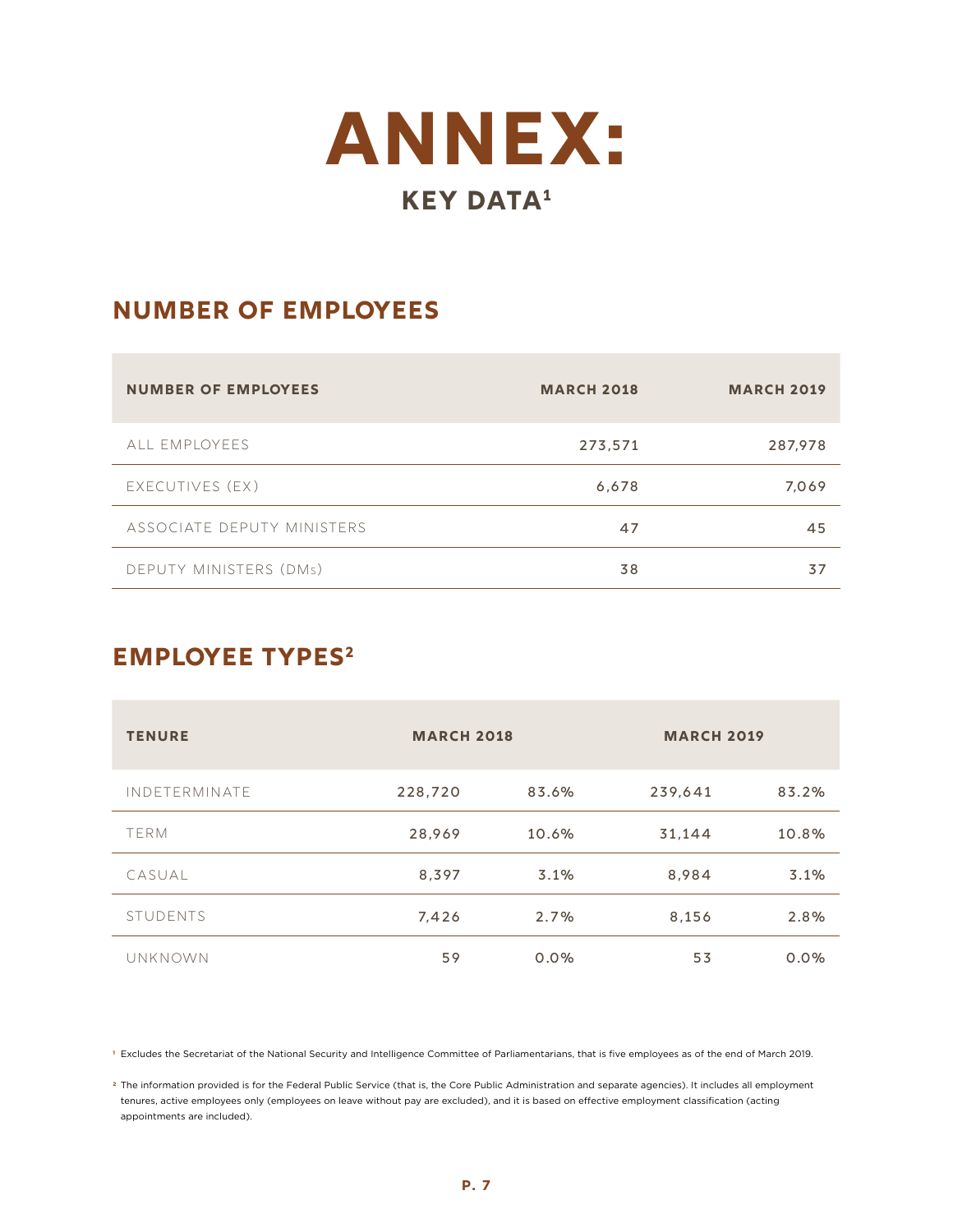#### **Age3**

#### **Average age of public servants**

| <b>POPULATION GROUP</b>      | <b>MARCH 2018</b> | <b>MARCH 2019</b> |
|------------------------------|-------------------|-------------------|
| <b>DEPUTY MINISTERS</b>      | 55.7              | 56.0              |
| ASSOCIATE DMs                | 54.3              | 54.4              |
| $EX-04$ TO $EX-05$           | 53.4              | 53.5              |
| EX-01 TO EX-03               | 50.0              | 49.8              |
| EXECUTIVES                   | 50.2              | 50.0              |
| FEDERAL PUBLIC SERVICE (FPS) | 44.6              | 44.2              |

| <b>AGE DISTRIBUTION OF PUBLIC SERVANTS</b> |                   |       |                   |       |  |  |  |
|--------------------------------------------|-------------------|-------|-------------------|-------|--|--|--|
| <b>AGE BAND</b>                            | <b>MARCH 2018</b> |       | <b>MARCH 2019</b> |       |  |  |  |
| UNDER 25                                   | 13,054            | 4.8%  | 15,661            | 5.4%  |  |  |  |
| 25 TO 34                                   | 47,773            | 17.5% | 52,955            | 18.4% |  |  |  |
| 35 TO 44                                   | 76,527            | 28.0% | 79,941            | 27.8% |  |  |  |
| 45 TO 54                                   | 80,842            | 29.6% | 81,730            | 28.4% |  |  |  |
| 55 TO 64                                   | 49,278            | 18.0% | 51,008            | 17.7% |  |  |  |
| $65+$                                      | 6,092             | 2.2%  | 6,677             | 2.3%  |  |  |  |
| <b>UNKNOWN</b>                             | 5                 | 0.0%  | 6                 | 0.0%  |  |  |  |

**<sup>3</sup>** The information provided is for the Federal Public Service (that is, the Core Public Administration and separate agencies). It includes all employment tenures, active employees only (employees on leave without pay are excluded), and it is based on effective employment classification (acting appointments are included).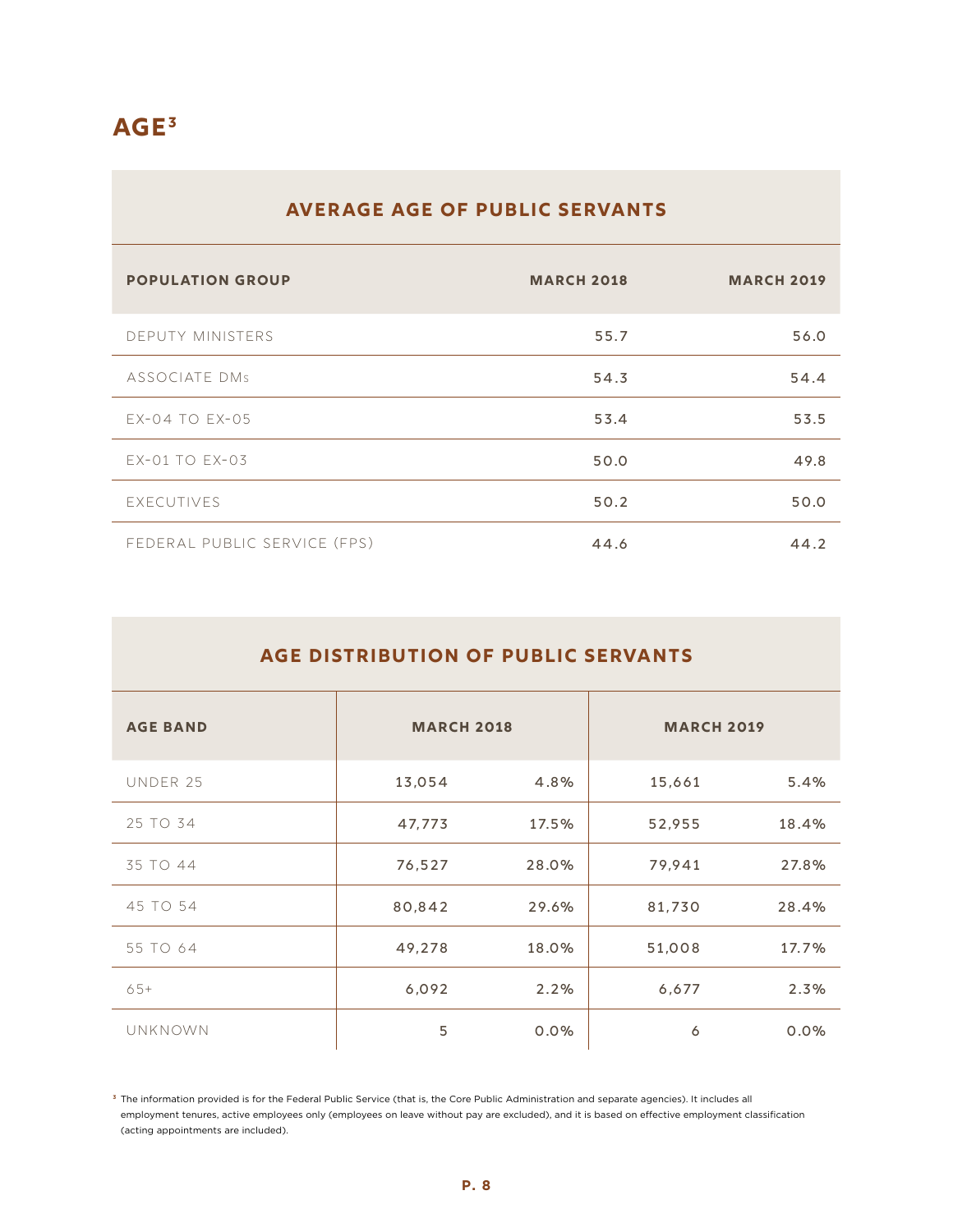#### **Age distribution of new indeterminate hires4**

| <b>AGE BAND</b> | $2017 - 18$ |         | $2018 - 19$ |       |
|-----------------|-------------|---------|-------------|-------|
| UNDER 25        | 1,868       | 12.7%   | 2,596       | 13.5% |
| 25 TO 34        | 6,039       | 40.9%   | 7,802       | 40.5% |
| 35 TO 44        | 3,745       | 25.4%   | 4,664       | 24.2% |
| 45 TO 54        | 2,269       | 15.4%   | 3,034       | 15.8% |
| 55 TO 64        | 778         | 5.3%    | 1,086       | 5.6%  |
| $65+$           | 47          | 0.3%    | 60          | 0.3%  |
| <b>UNKNOWN</b>  | 3           | $0.0\%$ | 3           | 0.0%  |

#### **Years of Experience5**

| <b>YEARS OF EXPERIENCE</b> | <b>MARCH 2018</b> | <b>MARCH 2019</b> |
|----------------------------|-------------------|-------------------|
| $0 - 4$ YEARS              | 15.0%             | 19.5%             |
| $5-14$ YEARS               | 42.0%             | 38.6%             |
| 15-24 YEARS                | 27.2%             | 26.9%             |
| 25+ YEARS                  | 13.1%             | 11.8%             |
| <b>UNKNOWN</b>             | 2.7%              | 3.2%              |

**<sup>4</sup>** The information provided reflects new indeterminate hiring into the Core Public Administration. New indeterminate hires include indeterminate hiring from the general public and separate agencies, as well as terms, casuals and students.

**<sup>5</sup>** The information provided is for the Federal Public Service (that is, the Core Public Administration and separate agencies). It includes indeterminate employees (that is, active employees and employees on leave without pay) only.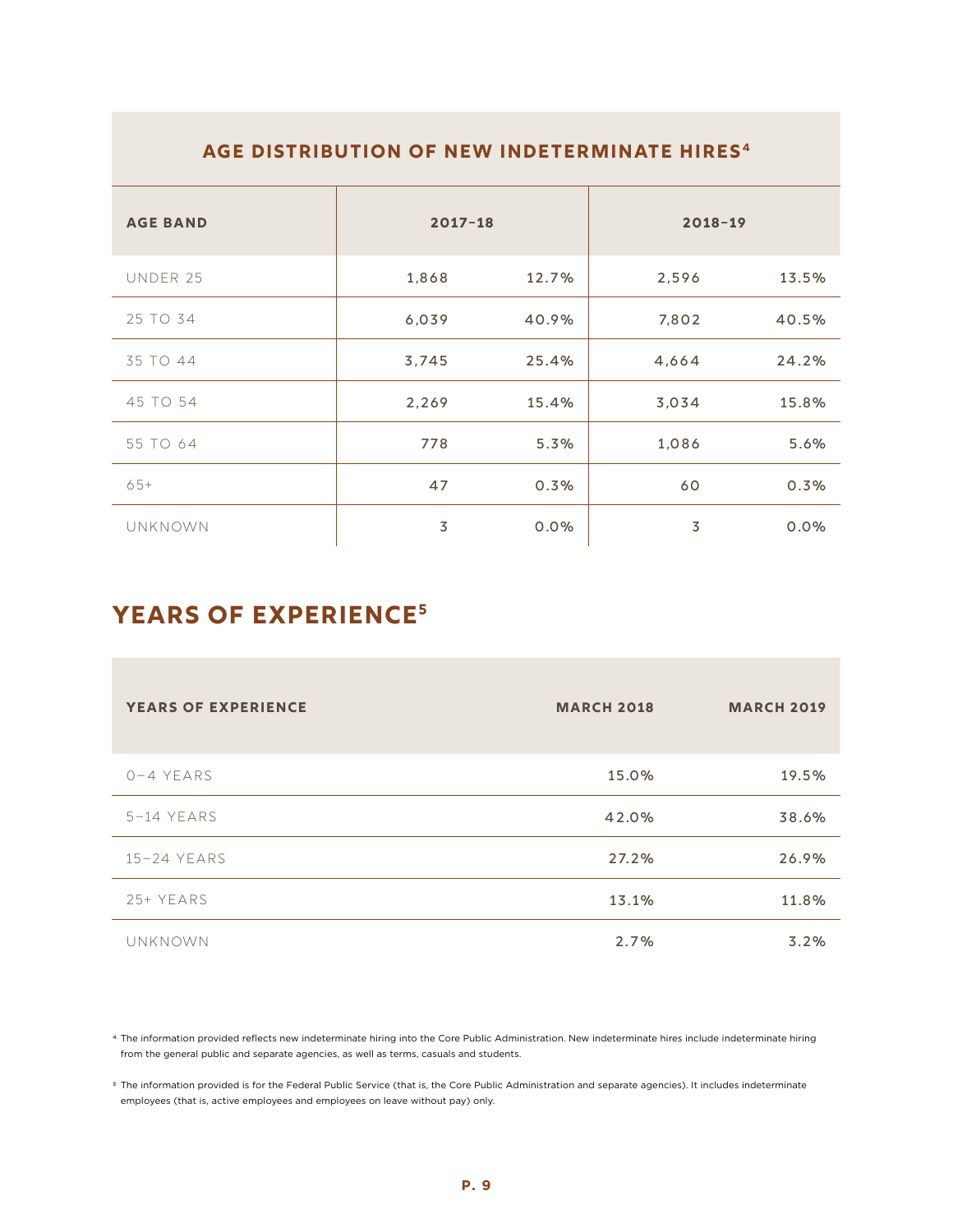#### **First Official Language6**

| <b>FIRST OFFICIAL LANGUAGE</b> | <b>MARCH 2018</b> | <b>MARCH 2019</b> |
|--------------------------------|-------------------|-------------------|
| FPS: FRENCH                    | 28.8%             | 28.8%             |
| FPS: ENGLISH                   | 70.2%             | 70.3%             |
| FPS: UNKNOWN                   | 1.0%              | 0.9%              |
| EX: FRENCH                     | 32.2%             | 32.7%             |
| EX: ENGLISH                    | 67.6%             | 67.1%             |
| EX: UNKNOWN                    | 0.2%              | 0.2%              |

#### **Mobility in the Core Public Administration (CPA)**

| <b>MOBILITY IN THE CPA</b>                 | $2014 - 15$ | $2015 - 16$ | $2016 - 17$ | $2017 - 18$ | $2018 - 19$ |
|--------------------------------------------|-------------|-------------|-------------|-------------|-------------|
| NEW INDETERMINATE<br><b>EMPLOYEES</b>      | 6,093       | 7.698       | 11,085      | 14.749      | 19,245      |
| PROMOTIONS                                 | 9,548       | 11.676      | 15,508      | 18,298      | 22.773      |
| OTHER INTERNAL<br><b>MOVEMENTS</b>         | 13,594      | 15,878      | 14,519      | 16,837      | 18,170      |
| RETIREMENTS AND<br>DEPARTURES <sup>7</sup> | 9,737       | 9,554       | 9,639       | 9.198       | 8.391       |

**<sup>6</sup>** The information provided is for the Federal Public Service (that is, the Core Public Administration and separate agencies). It includes active employees of all tenures; employees on leave without pay are excluded.

**<sup>7</sup>** Departure figures from 2016–17 onward are subject to change.